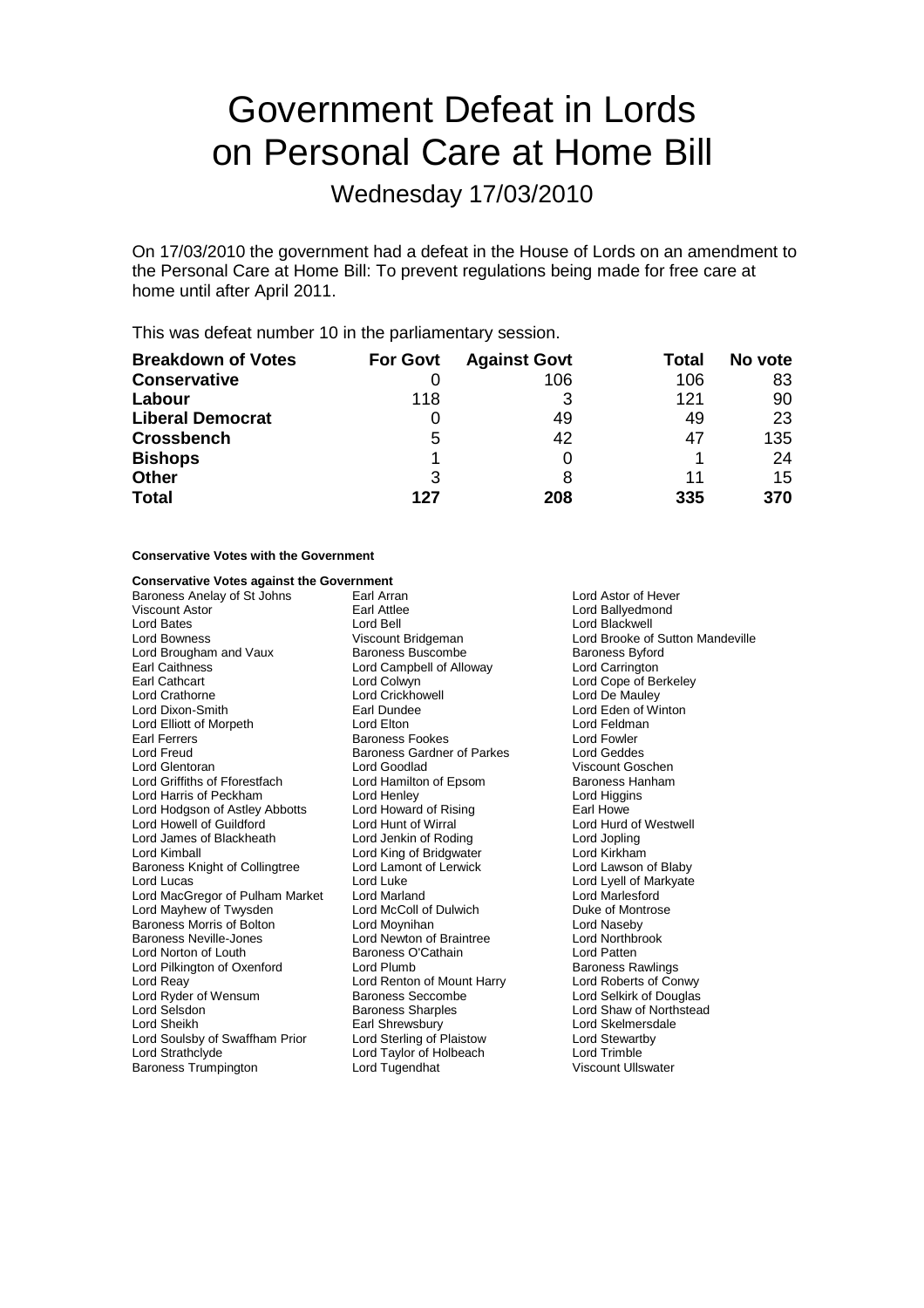Baroness Wilcox

Baroness Verma Lord Waddington Lord Wade of Chorlton

### **Labour Votes with the Government**<br>Lord Acton

Lord Bach Lord Barnett Lord Bassam of Brighton Lord Berkeley Lord Bhattacharyya Lord Bilston Lord Borrie Lord Brett Lord Brett Lord Brookman<br>
Lord Brooks of Tremorfa Lord Campbell-Savours Lord Carter of Coles Lord Christopher **Lord Clark of Windermere** Lord Clark Corpus Lord Clinton-Davis<br>
Lord Corbett of Castle Vale **Baroness Corston** Baroness Crawley Lord Corbett of Castle Vale **Baroness Corston** Baroness Cawley<br>
Lord Cunningham of Felling **Baroness Corston Clean Clova** Lord Davies of Oldham Lord Davies of Abersoch **Lord Desai** Lord Desai **Lord Dubs**<br>
Lord Evans of Temple Guiting Lord Evans of Parkside **Communist Baroness Falkender** Lord Evans of Temple Guiting Lord Evans of Parkside Baroness Falkenders Falkenders Falkenders Cale<br>Baroness Farrington of Ribbleton Lord Faulkner of Worcester Baroness Gale Baroness Farrington of Ribbleton Lord Faulkner of Worcester Baroness Gale<br>Baroness Gibson of Market Rasen Lord Gordon of Strathblane Baroness Goudie Baroness Gibson of Market Rasen Lord Gordon of Strathblane Baroness Goudie<br>Baroness Gould of Potternewton Lord Graham of Edmonton Lord Grantchester Baroness Gould of Potternewton Lord Graham of Edmonton Lord Grantche<br>
Lord Grocott Lord Harris of Haringey<br>
Lord Grocott Lord Harris of Haringey Lord Haskel Lord Hattersley Lord Hattersley Lord Haworth<br>
Baroness Henig Baroness Hilton of Eggardon Baroness Hollis of Heigham Lord Howarth of Newport **Baroness Howells of St Davids** Lord Hoyle<br>
Lord Hunt of Kings Heath Lord Janne Lord Hughes of Woodside Lord Hunt of Kings Heath Lord Janner of Braunstone Lord Jones **Baroness Jones of Whitchurch** Lord Jordan<br>
Lord Judd **Baroness Kennedy of The Shaws** Lord King of West Bromwich Baroness Kingsmill<br>Lord Lea of Crondall Lord Mackenzie of Framwellgate Lord Maxton **Lord Maxton**<br>
Baroness McIntosh of Hudnall Lord McKenzie of Luton<br>
Lord Moonie Lord McChange Lord McKenzie of Luton Baroness McIntosh of Hudnall Lord McKenzie of Luton<br>
Baroness Morgan of Drefelin Baroness Morgan of Huyton Lord Morris of Manchester Baroness Morgan of Drefelin Baroness Morgan of Huyton Lord Morris of Manchest<br>
Lord Morris of Handsworth Lord O'Neill of Clackmannan Lord Patel of Blackburn Lord Paul Lord Pendry Cord Pendry Baroness Pitkeathley<br>
Lord Ponsonby of Shulbrede Baroness Prosser Baroness Quin Lord Ponsonby of Shulbrede Baroness Prosser Baroness<br>Lord Radice Baroness Ramsay of Cartyale Lord Rea Baroness Rendell of Babergh Lord Richard Cord Richard Lord Rosser<br>
Lord Rowlands Cord Cawyer Baroness Royall of Blaisdon Lord Sawyer Lord Rowlands **Community Communist Communist Communist Communist Communist Communist Communist Communist Communist Communist Communist Communist Communist Communist Communist Communist Communist Communist Communist Communi** Baroness Scotland of Asthal Viscount Simon Baroness Smith of Gilmorehill<br>
Lord Snape Lord Strabolgi Lord Sugar Lord Taylor of Blackburn Lord Temple-Morris Baroness Thornton Lord Tomlinson **Lord Tunnicliffe Baroness Turner of Camden**<br>
Baroness Uddin **Baroness Wall of New Barnet** Baroness Warwick of Underg Lord Wedderburn of Charlton Lord West of Spithead<br>
Lord Whitty Lord Williams of Elvel Lord Young of Norwood Green

Examples Andrews **Lord Archer of Sandwell**<br>
Lord Barnett<br>
Lord Bassam of Brighton Lord Campbell-Savours Lord Carter of Cole<br>
Lord Clark of Windermere Lord Clinton-Davis Lord Davidson of Glen Clova Lord Harris of Haringey Baroness Hilton of Eggardon Baroness Kennedy of The Shaws Lord King of Lord King of The Shaws Broman Broman Broman Broman Broman Broman Bro Lord Levy<br>
Lord Macdonald of Tradeston<br>
Baroness Massey of Darwen Lord O'Neill of Clackmannan Baroness Ramsay of Cartvale **Lord Rea**<br>
Lord Richard **Lord Rosser** Lord Strabolgi Baroness Wall of New Barnet<br>
Baroness Warwick of Undercliffe<br>
Lord West of Spithead<br>
Baroness Whitaker

Lord Woolmer of Leeds

#### **Labour Votes against the Government** Lord Lipsey Lord Warner Baroness Wilkins

### **Liberal Democrat Votes with the GovernmentLiberal Democrat Votes against the Government**

Lord Addington **Lord Alderdice** Lord Avebury<br> **Example 2** Lord Barchess Barker Lord Burnett<br>
Lord Burnett Baroness Barker Lord Bradshaw Lord Burnett Lord Chidgey Lord Cotter Lord Cotter Lord Dykes Niscount Falkland Baroness Garden of Frognal **Earl Glasgow**<br>
Lord Greaves **Cooking Cooking Cooking**<br>
Baroness Hamwee Lord Greaves **Exercise State Baroness Hamwee** Baroness Harris of Richmond<br>
Lord Hooson **Baroness Harris of Allen Baroness Harris of Trafford**<br>
Lord Hooson Lord Hooson<br>
Lord Lester of Herne Hill<br>
Lord Livsey of Talgarth Baroness Maddock Lord McNally<br>Baroness Miller of Chilthorne Domer Baroness Neuberger Baroness Northover Lord Oakeshott of Seagrove Bay Lord Redesdale Baroness Sharp of Guildford Lord Shutt of Greetland Lord Shutt of Greetland Lord Teverson Baroness Thomas of Walliswood Lord Thomas of Gresford Baroness Tonge<br>
Lord Tope Lord Tordoff Lord Tyler Lord Tope Lord Tordoff Lord Vallance of Tummel

Lord Livsey of Talgarth Lord Maclennan of Rogart<br>
Lord McNally<br>
Lord Methuen

Viscount Falkland Baroness Falkner of Margravine<br>
Earl Glasgow<br>
Lord Goodhart Baroness Nicholson of Winterbourne Lord Roberts of Llandudno<br>
Lord Shutt of Greetland<br>
Lord Smith of Clifton Lord Teverson **Baroness Thomas of Winchester**<br>
Lord Thomas of Gresford **Baroness Tonge**